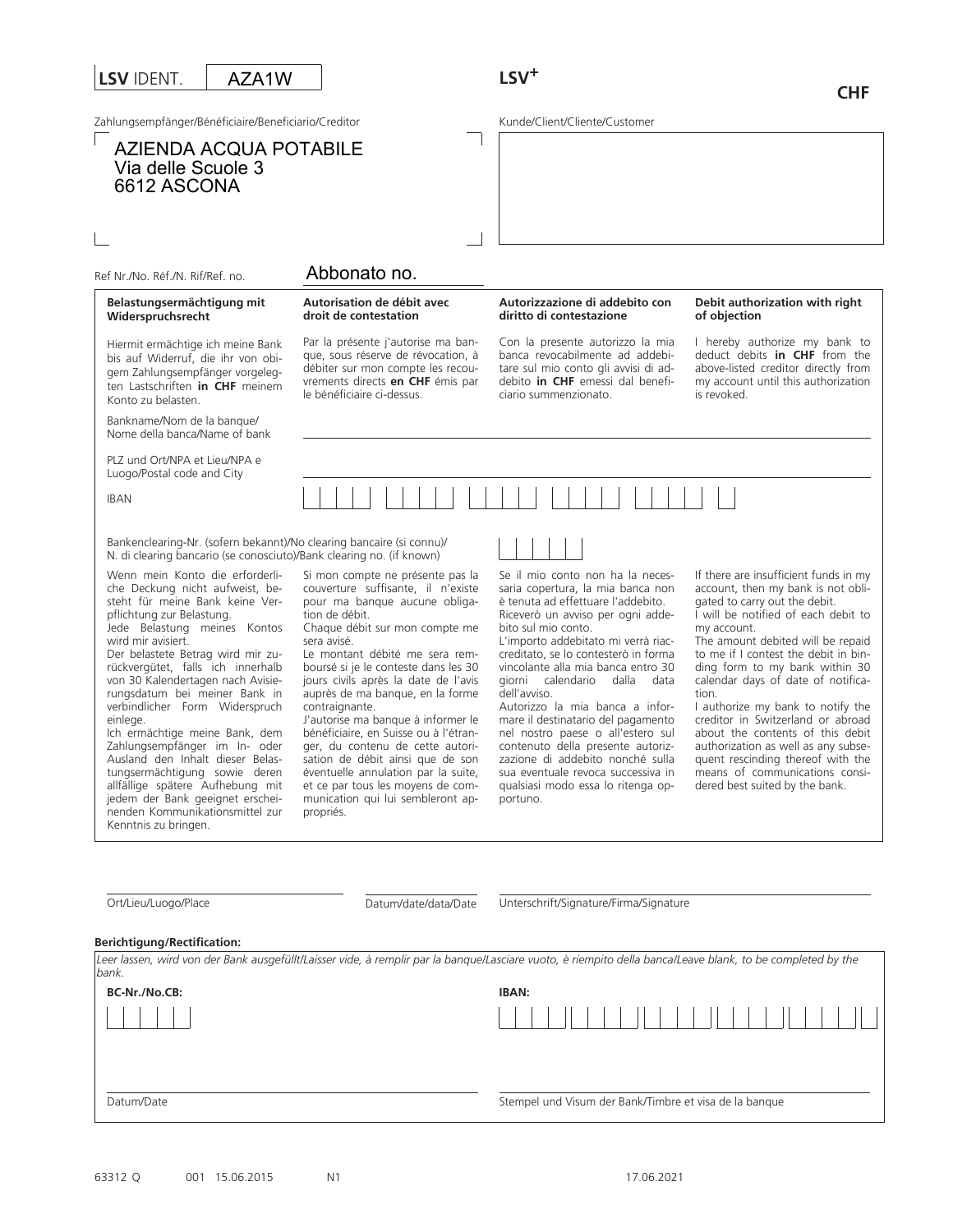# **LSV** IDENT. Zahlungsempfänger/Bénéficiaire/Beneficiario/Creditor **LSV<sup>+</sup>** AZA1W

**CHF**

Kunde/Client/Cliente/Customer

| <b>AZIENDA ACQUA POTABILE</b><br>Via delle Scuole 3<br>6612 ASCONA                                                                                                                                                                                                                                                                                                                                                                                                                                                                                                                                                                                                |                                                                                                                                                                                                                                                                                                                                                                                                                                                                                                                                                                                                                                         |                                                                                                                                                                                                                                                                                                                                                                                                                                                                                                                                                                                                                                |                                                                                                                                                                                                                                                                                                                                                                                                                                                                                                                                                                                                |
|-------------------------------------------------------------------------------------------------------------------------------------------------------------------------------------------------------------------------------------------------------------------------------------------------------------------------------------------------------------------------------------------------------------------------------------------------------------------------------------------------------------------------------------------------------------------------------------------------------------------------------------------------------------------|-----------------------------------------------------------------------------------------------------------------------------------------------------------------------------------------------------------------------------------------------------------------------------------------------------------------------------------------------------------------------------------------------------------------------------------------------------------------------------------------------------------------------------------------------------------------------------------------------------------------------------------------|--------------------------------------------------------------------------------------------------------------------------------------------------------------------------------------------------------------------------------------------------------------------------------------------------------------------------------------------------------------------------------------------------------------------------------------------------------------------------------------------------------------------------------------------------------------------------------------------------------------------------------|------------------------------------------------------------------------------------------------------------------------------------------------------------------------------------------------------------------------------------------------------------------------------------------------------------------------------------------------------------------------------------------------------------------------------------------------------------------------------------------------------------------------------------------------------------------------------------------------|
| Ref Nr./No. Réf./N. Rif/Ref. no.                                                                                                                                                                                                                                                                                                                                                                                                                                                                                                                                                                                                                                  | Abbonato no.                                                                                                                                                                                                                                                                                                                                                                                                                                                                                                                                                                                                                            |                                                                                                                                                                                                                                                                                                                                                                                                                                                                                                                                                                                                                                |                                                                                                                                                                                                                                                                                                                                                                                                                                                                                                                                                                                                |
| Belastungsermächtigung mit<br>Widerspruchsrecht                                                                                                                                                                                                                                                                                                                                                                                                                                                                                                                                                                                                                   | Autorisation de débit avec<br>droit de contestation                                                                                                                                                                                                                                                                                                                                                                                                                                                                                                                                                                                     | Autorizzazione di addebito con<br>diritto di contestazione                                                                                                                                                                                                                                                                                                                                                                                                                                                                                                                                                                     | Debit authorization with right<br>of objection                                                                                                                                                                                                                                                                                                                                                                                                                                                                                                                                                 |
| Hiermit ermächtige ich meine Bank<br>bis auf Widerruf, die ihr von obi-<br>gem Zahlungsempfänger vorgeleg-<br>ten Lastschriften in CHF meinem<br>Konto zu belasten.                                                                                                                                                                                                                                                                                                                                                                                                                                                                                               | Par la présente j'autorise ma ban-<br>que, sous réserve de révocation, à<br>débiter sur mon compte les recou-<br>vrements directs en CHF émis par<br>le bénéficiaire ci-dessus.                                                                                                                                                                                                                                                                                                                                                                                                                                                         | Con la presente autorizzo la mia<br>banca revocabilmente ad addebi-<br>tare sul mio conto gli avvisi di ad-<br>debito in CHF emessi dal benefi-<br>ciario summenzionato.                                                                                                                                                                                                                                                                                                                                                                                                                                                       | I hereby authorize my bank to<br>deduct debits in CHF from the<br>above-listed creditor directly from<br>my account until this authorization<br>is revoked.                                                                                                                                                                                                                                                                                                                                                                                                                                    |
| Bankname/Nom de la banque/<br>Nome della banca/Name of bank                                                                                                                                                                                                                                                                                                                                                                                                                                                                                                                                                                                                       |                                                                                                                                                                                                                                                                                                                                                                                                                                                                                                                                                                                                                                         |                                                                                                                                                                                                                                                                                                                                                                                                                                                                                                                                                                                                                                |                                                                                                                                                                                                                                                                                                                                                                                                                                                                                                                                                                                                |
| PLZ und Ort/NPA et Lieu/NPA e<br>Luogo/Postal code and City                                                                                                                                                                                                                                                                                                                                                                                                                                                                                                                                                                                                       |                                                                                                                                                                                                                                                                                                                                                                                                                                                                                                                                                                                                                                         |                                                                                                                                                                                                                                                                                                                                                                                                                                                                                                                                                                                                                                |                                                                                                                                                                                                                                                                                                                                                                                                                                                                                                                                                                                                |
| <b>IBAN</b>                                                                                                                                                                                                                                                                                                                                                                                                                                                                                                                                                                                                                                                       |                                                                                                                                                                                                                                                                                                                                                                                                                                                                                                                                                                                                                                         |                                                                                                                                                                                                                                                                                                                                                                                                                                                                                                                                                                                                                                |                                                                                                                                                                                                                                                                                                                                                                                                                                                                                                                                                                                                |
| Bankenclearing-Nr. (sofern bekannt)/No clearing bancaire (si connu)/<br>N. di clearing bancario (se conosciuto)/Bank clearing no. (if known)                                                                                                                                                                                                                                                                                                                                                                                                                                                                                                                      |                                                                                                                                                                                                                                                                                                                                                                                                                                                                                                                                                                                                                                         |                                                                                                                                                                                                                                                                                                                                                                                                                                                                                                                                                                                                                                |                                                                                                                                                                                                                                                                                                                                                                                                                                                                                                                                                                                                |
| Wenn mein Konto die erforderli-<br>che Deckung nicht aufweist, be-<br>steht für meine Bank keine Ver-<br>pflichtung zur Belastung.<br>Jede Belastung meines Kontos<br>wird mir avisiert.<br>Der belastete Betrag wird mir zu-<br>rückvergütet, falls ich innerhalb<br>von 30 Kalendertagen nach Avisie-<br>rungsdatum bei meiner Bank in<br>verbindlicher Form Widerspruch<br>einlege.<br>Ich ermächtige meine Bank, dem<br>Zahlungsempfänger im In- oder<br>Ausland den Inhalt dieser Belas-<br>tungsermächtigung sowie deren<br>allfällige spätere Aufhebung mit<br>jedem der Bank geeignet erschei-<br>nenden Kommunikationsmittel zur<br>Kenntnis zu bringen. | Si mon compte ne présente pas la<br>couverture suffisante, il n'existe<br>pour ma banque aucune obliga-<br>tion de débit.<br>Chaque débit sur mon compte me<br>sera avisé.<br>Le montant débité me sera rem-<br>boursé si je le conteste dans les 30<br>jours civils après la date de l'avis<br>auprès de ma banque, en la forme<br>contraignante.<br>J'autorise ma banque à informer le<br>bénéficiaire, en Suisse ou à l'étran-<br>ger, du contenu de cette autori-<br>sation de débit ainsi que de son<br>éventuelle annulation par la suite,<br>et ce par tous les moyens de com-<br>munication qui lui sembleront ap-<br>propriés. | Se il mio conto non ha la neces-<br>saria copertura, la mia banca non<br>è tenuta ad effettuare l'addebito.<br>Riceverò un avviso per ogni adde-<br>bito sul mio conto.<br>L'importo addebitato mi verrà riac-<br>creditato, se lo contesterò in forma<br>vincolante alla mia banca entro 30<br>giorni calendario dalla<br>data<br>dell'avviso.<br>Autorizzo la mia banca a infor-<br>mare il destinatario del pagamento<br>nel nostro paese o all'estero sul<br>contenuto della presente autoriz-<br>zazione di addebito nonché sulla<br>sua eventuale revoca successiva in<br>qualsiasi modo essa lo ritenga op-<br>portuno. | If there are insufficient funds in my<br>account, then my bank is not obli-<br>gated to carry out the debit.<br>I will be notified of each debit to<br>my account.<br>The amount debited will be repaid<br>to me if I contest the debit in bin-<br>ding form to my bank within 30<br>calendar days of date of notifica-<br>tion.<br>I authorize my bank to notify the<br>creditor in Switzerland or abroad<br>about the contents of this debit<br>authorization as well as any subse-<br>quent rescinding thereof with the<br>means of communications consi-<br>dered best suited by the bank. |

#### **Berichtigung/Rectification:**

| bank.         | Leer lassen, wird von der Bank ausgefüllt/Laisser vide, à remplir par la banque/Lasciare vuoto, è riempito della banca/Leave blank, to be completed by the |
|---------------|------------------------------------------------------------------------------------------------------------------------------------------------------------|
| BC-Nr./No.CB: | <b>IBAN:</b>                                                                                                                                               |
|               |                                                                                                                                                            |
| Datum/Date    | Stempel und Visum der Bank/Timbre et visa de la banque                                                                                                     |

Ort/Lieu/Luogo/Place Unterschrift/Signature/Firma/Signature

Datum/date/data/Date